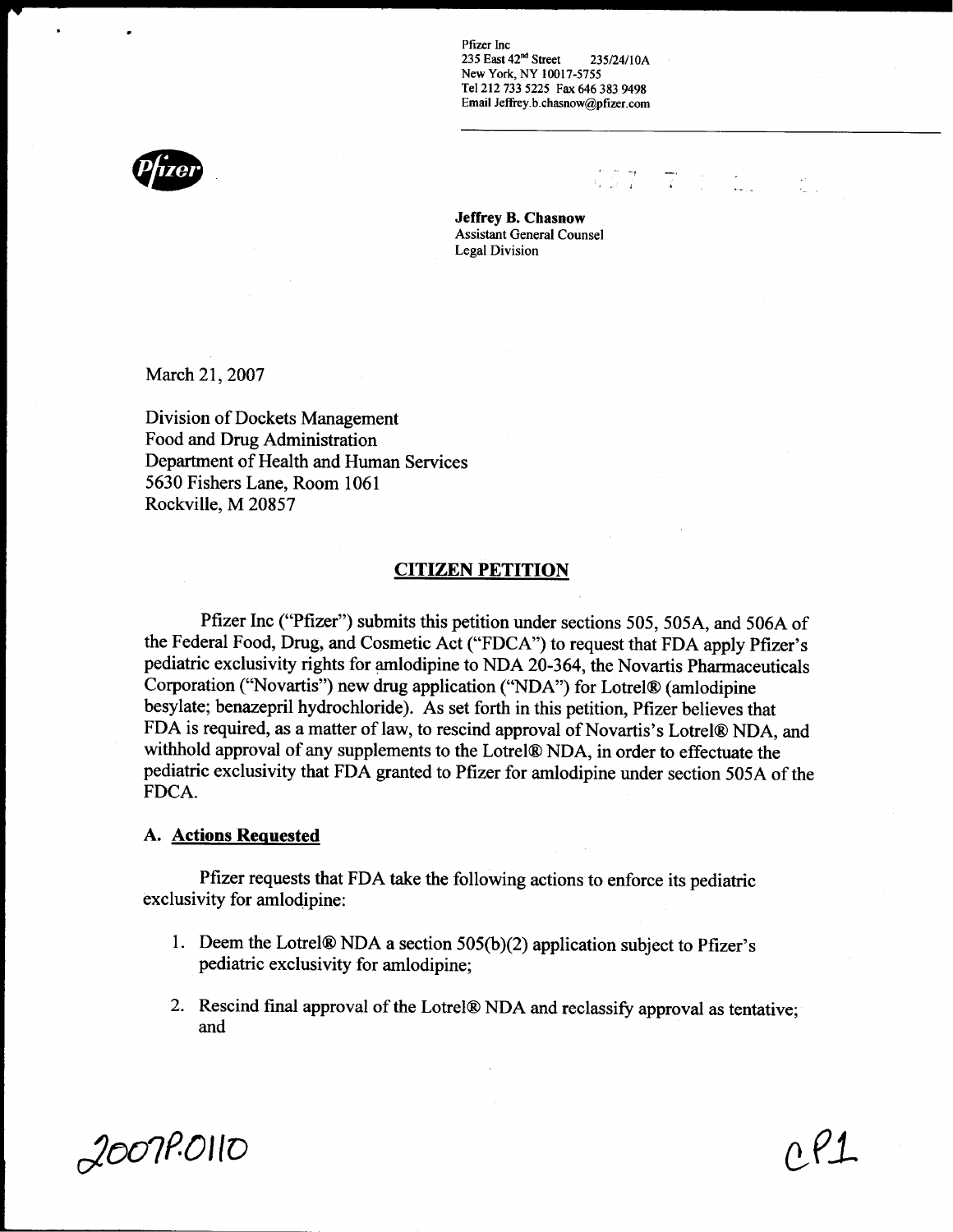<sup>3</sup> . Withhold final approval of any supplemental NDA ("sNDA") submitted by Novartis to its Lotrel® NDA because any such sNDA is a section  $505(b)(2)$  NDA subject to Pfizer's pediatric exclusivity for amlodipine.<sup>1</sup>

### B. Statement of Grounds

## I. Background

## 1. Pfizer's Pediatric Exclusivity for Amlodipine

Pfizer holds NDA 19-787, the reference listed drug for amlodipine besylate, which Pfizer markets under the trade name Norvasc®. Pfizer owns, and submitted for listing in FDA's "Orange Book," two patents claiming amlodipine: United States Patent 4,572,909 ("'909 patent") and United State Patent 4,879,303 ("'303 patent").

In November 2001, FDA granted Pfizer pediatric exclusivity for amlodipine pursuant to section SOSA of the FDCA. As reflected in the Orange Book, the pediatric exclusivity associated with the '909 patent expired on January 31, 2007, and the pediatric exclusivity for the '303 patent expires on September 25, 2007. Pfizer has successfully enforced the pediatric exclusivity associated with the '303 patent by prevailing in patent litigation against every ANDA applicant that has challenged the patent. Thus, no generic amlodipine besylate product will be marketed prior to expiration of the pediatric exclusivity for amlodipine (i.e., prior to September 25, 2007).

## 2. Pfizer's License Agreement With Novartis Regarding Lotrel@

In 1989, Pfizer executed a License Agreement with Ciba-Geigy Corp., a predecessor to Novartis, authorizing Ciba-Geigy to seek approval of, and market, a combination product containing amlodipine and benazepril. The License Agreement granted Ciba-Geigy a license under Pfizer's '909 and '303 patents, and also a right of reference to Pfizer's IND and NDA for amlodipine. Pursuant to the License Agreement, in June 1993 Pfizer filed with FDA a right of reference to Pfizer's approved NDA 19- 787.<sup>2</sup> This right of reference enabled Novartis to submit a section  $505(b)(1)$  application for Lotrel®. See 21 C.F.R. §314.50(g); see also FDA, Applications Covered by Section  $505(b)(2)$  (Draft Guidance), at 3 (1999) (" $505(b)(2)$  Draft Guidance") ("If the applicant had a right of reference to all of the information necessary for approval, even if the applicant had not conducted the studies, the application would be considered a  $505(b)(1)$ 

<sup>&#</sup>x27; Concomitantly with this petition, Pfizer is submitting a Petition for Stay of Action requesting that FDA withhold approval of any supplements to the Lotrel® NDA until the expiration of the amlodipine pediatric exclusivity period.

At Novartis's request, and under the terms of the License Agreement, Pfizer submitted a revised right of reference in July 2006. The purpose of the July 2006 submission was to clarify that Novartis was authorized to "refer to Pfizer's Investigational New Drug Application IND #'s 40,703 and 48,971 for amlodipine and to refer to Pfizer's NDA No. 19-787 for all matters that relate to the manufacture, use, and sale of amlodipine in support of NDA 20-364."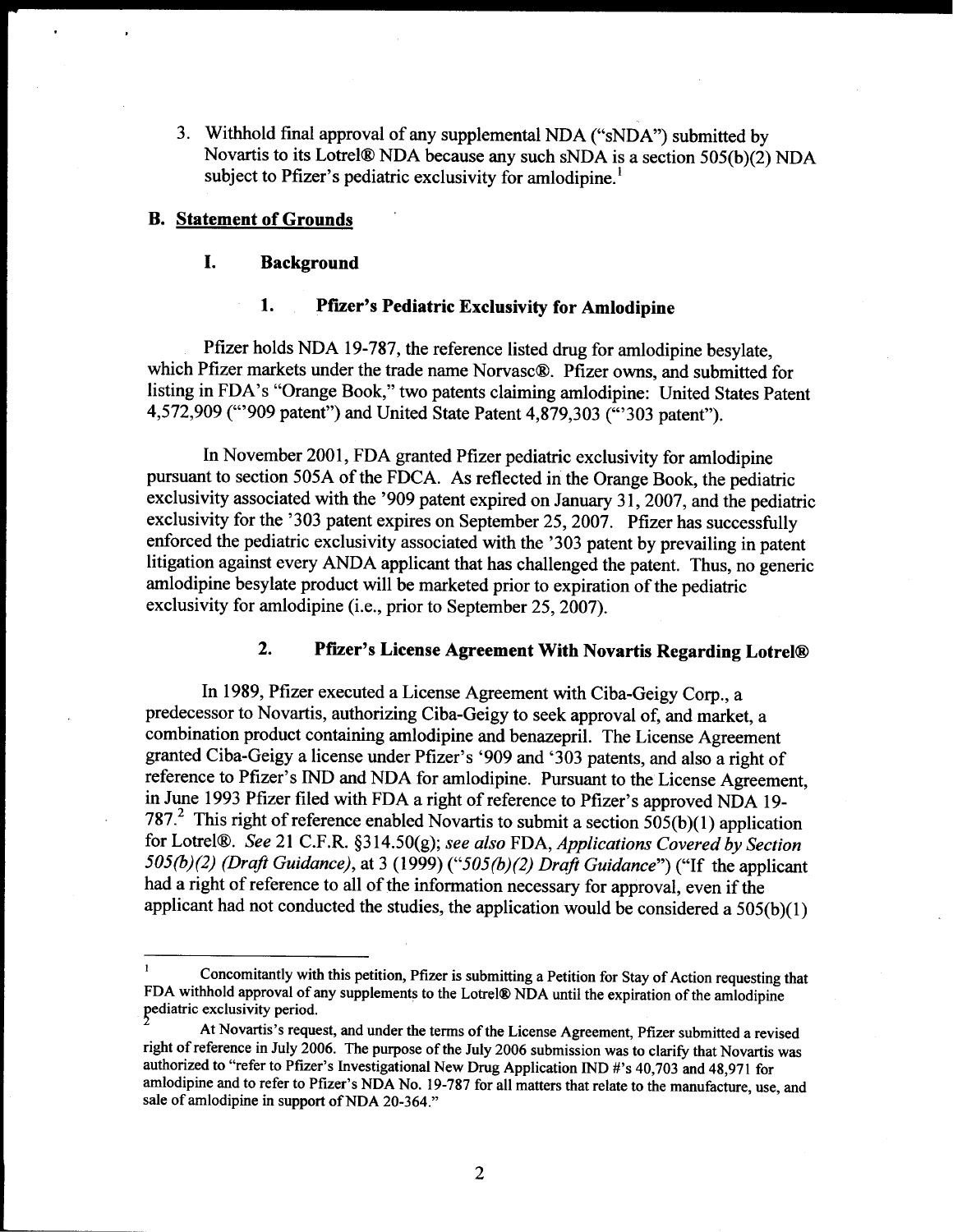application."). In reliance on this right of reference, FDA approved Novartis's Lotrel® NDA in March 1995 .

## 3. Termination of Novartis's Right of Reference

Under the License Agreement, Novartis's right of reference to Pfizer's amlodipine IND and NDA "shall expire automatically upon the termination or expiration of this Agreement." Although Pfizer believes that the Agreement remains in effect through September 25, 2007 (when the pediatric exclusivity for amlodipine expires), Novartis recently informed Pfizer that it is repudiating the agreement and will not pay royalties under the agreement after March 25, 2007. Novartis insists, however, that it can continue to sell Lotrel® during the amlodipine pediatric exclusivity period.

On March 21, 2007, in response to Novartis's repudiation of the License Agreement, Pfizer notified FDA that Pfizer is revoking Novartis's right of reference to Pfizer's amlodipine IND and NDA, effective midnight, March 25, 2007. (Attachment A). As explained in the notice of revocation, Pfizer believes that:

As the result of this revocation, as of midnight March 25, 2007, Novartis's approved NDA No. 20-364 will no longer have a valid right of reference to Pfizer's NDA No. 19-787. Thus, it is Pfizer's view that as of that date and time, Novartis cannot continue to market Lotrel® under NDA No. 20-364 unless Novartis first obtains a valid right of reference to data supporting NDA No. 20-364, or another legal basis (if available) for approval of its Lotrel<sup>®</sup> product.

The legal reasons supporting this position are set forth below. Pfizer believes that FDA, as a matter of law, is required to rescind approval of Novartis's Lotrelg NDA, and withhold approval of any supplements to the Lotrel® NDA, in order to effectuate Pfizer's pediatric exclusivity for amlodipine.

### II. Argument

1. Without a "Right of Reference," the Lotrel® NDA is a 505(b)(2) Application

As of midnight March 25, 2007, Novartis's Lotrel® NDA no longer has a right of reference to Pfizer's Norvasc® NDA. (Attachment A). In the absence of a right of reference, Novartis's application is necessarily a 505(b)(2) application.

A 505(b)(2) application is one for which one or more of the investigations relied upon by the applicant for approval "were not conducted by or for the applicant and for which the applicant has not obtained a right of reference or use from the person by or for whom the investigations were conducted."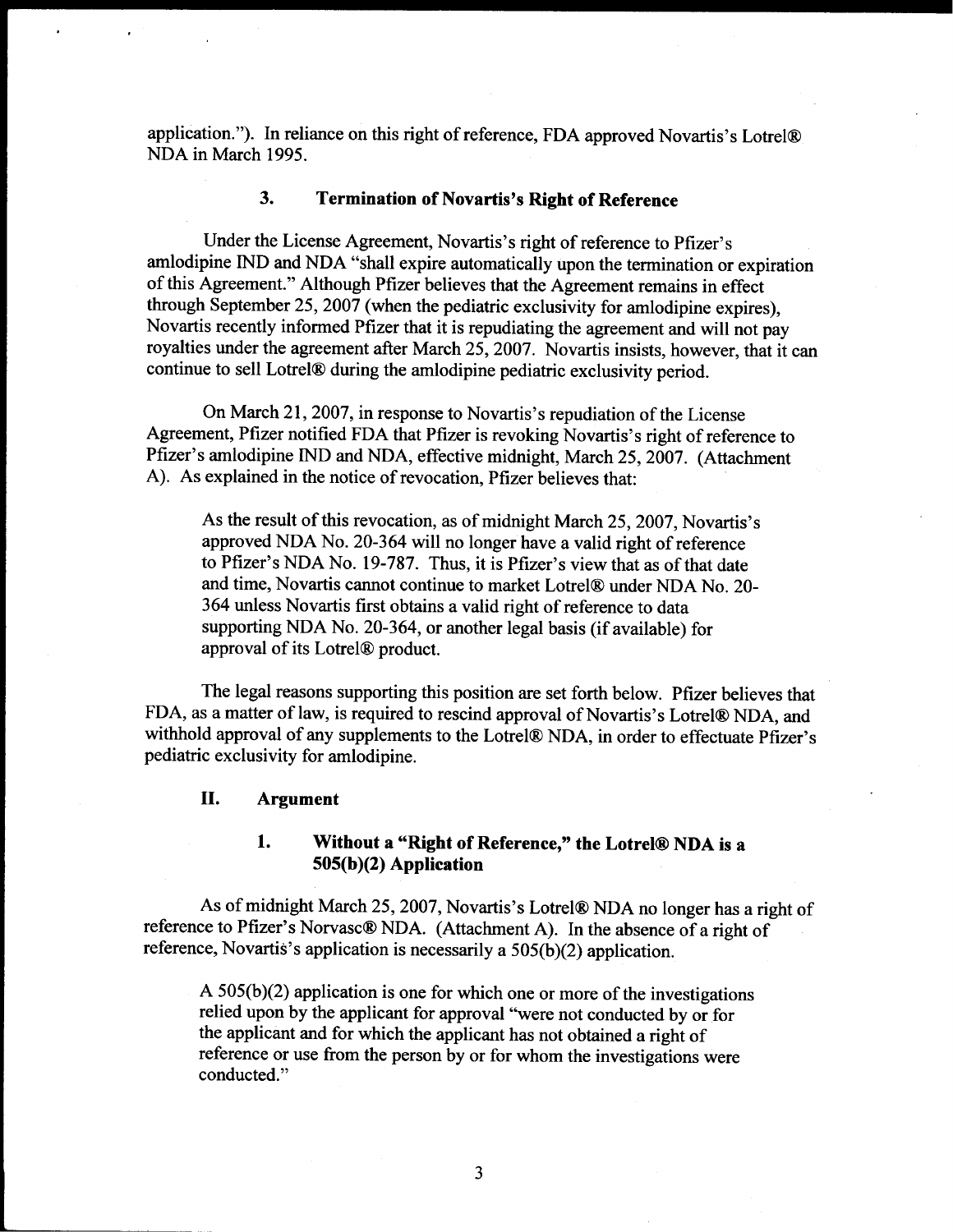# SOS(b)(2) Draft Guidance at 2 (quoting 21 USC §355(b)(2)).

This is confirmed by FDA's treatment of Novartis's NDA 21-990 for Exforge® (amlodipine and valsartan). The NDA for Exforge® relies on Norvasc® as the reference listed drug, but with no authorized right of reference. FDA explicitly is treating the Exforge $\circledR$  NDA as an application under section 505(b)(2). As set forth in a tentative approval letter FDA issued for Exforge® in December 2006, FDA regards the Exforge® NDA as an application "submitted pursuant to section  $505(b)(2) \ldots$ ". (Attachment B.)

There is no basis to differentiate between the Lotrel® and Exforge® NDAs. Neither has a right of reference or use to the Norvasc® NDA. Both are thus section  $505(b)(2)$  applications.

Novartis has argued to Pfizer that revocation of the right of reference does not change the regulatory status of the Lotrel® NDA, and thus that Novartis can continue to sell Lotrel® without a right of reference to the Norvasc® NDA. Both the FDCA and FDA's regulations make clear, however, that a 505(b)(1) application must contain either "full reports of investigations" supporting approval or a right of reference to such data. 21 USC  $\delta$  355(b)(1). Because, as of March 25, 2007, the Lotrel® NDA has neither, its approval can no longer be considered valid under the terms of section  $505(b)(1)$ . See A.L. Labs., Inc. v. Philips Roxane, Inc., 803 F.2d 383 (8th Cir. 1986) ("FDA had agreed that if the right of reference were invalidated it would void any drug approvals . . . obtained through use of the . . . data."). Novartis is clearly incorrect, therefore, that its original 505(b)(1) NDA remains valid notwithstanding withdrawal of the right of reference to the data supporting the NDA's approval.

# 2. Because the Lotrel® NDA Is A 505(b)(2) Application, It Is Subject to Pfizer's Pediatric Exclusivity for Amlodipine

All 505(b)(2) applications are subject to patent and exclusivity rights applicable to the listed drug, including pediatric exclusivity.  $\hat{5}05(b)(2)$  Draft Guidance at 7 (citing 21 CFR § 314.50(i), 314.107, 314.108 and 21 USC § 355a) . Here, Pfizer's pediatric exclusivity precludes final approval of any section 505(b)(2) application referencing Norvasc® until after the expiration of the pediatric exclusivity period for amlodipine until after September 25, 2007. This is equally true whether the section 505(b)(2) application relies on published literature, Pfizer's Norvasc® data, or FDA's "findings" of safety and effectiveness for Norvasc $\Omega$ <sup>3</sup>

FDA's treatment of Exforge® confirms that the Lotrel® NDA is subject to Pfizer's pediatric exclusivity for amlodipine. FDA explicitly held that Exforge® cannot be approved until the end of the amlodipine pediatric exclusivity period:

The listed reference drug product (Norvasc®), upon which you base your application, is subject to a period of patent protection and exclusivity

Pfizer has filed previous petitions challenging FDA's interpretation and application of section 505(b)(2). Nothing in this petition should be construed as modifying Pfizer's position on section 505(b)(2).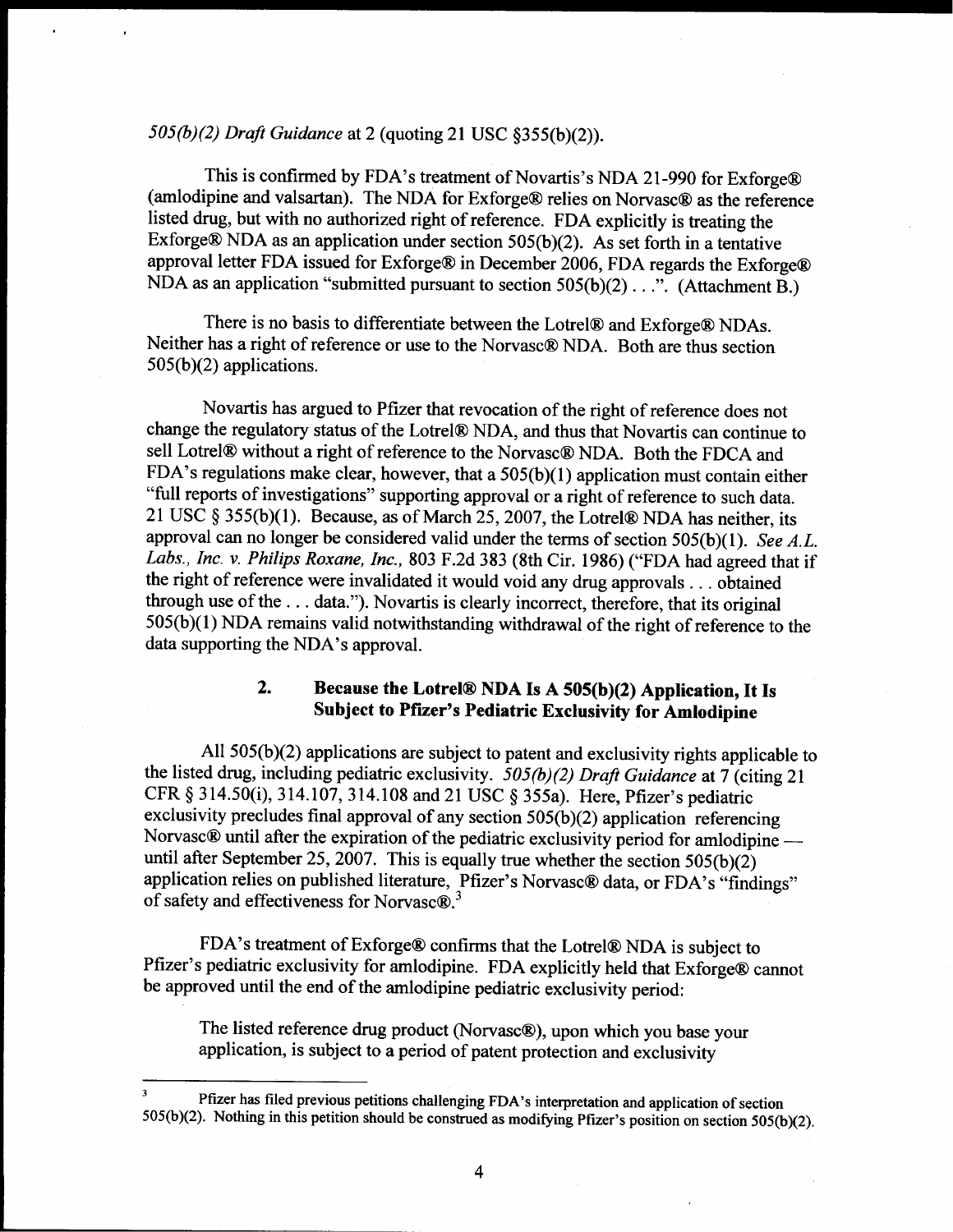protection, and therefore, final approval of your application under section 505(c)(3) of the Act (21 USC 355(c)(3)) may not be made effective until this period has expired, i.e., September 25, 2007.

(Attachment B). Because the Lotrel® NDA, like the Exforge® NDA, is a  $505(b)(2)$ application, the Lotrel® NDA is similarly subject to the amlodipine pediatric exclusivity.

## 3. FDA Must Convert Final Approval of the Lotrel® NDA to Tentative Approval In Order to Effectuate Pfizer's Pediatric **Exclusivity**

Because the Lotrel $\circledR$  NDA is an application under section 505(b)(2) subject to pediatric exclusivity, FDA must rescind final, effective approval of the NDA and convert the NDA's approval status to "tentative approval." This occurs by operation of law, consistent with how FDA has effectuated pediatric exclusivity against ANDA applications holding final approval.

Exactly like an ANDA, a 505(b)(2) application must contain a patent certification. 21 USC §355(b)(2)(A). FDA has clearly held that, at the time a patent expires, an ANDA or  $505(b)(2)$  application should be deemed to contain a paragraph II certification—and thus be subject to pediatric exclusivity—as a matter of law. See Mylan Labs. v. Thompson, 389 F.3d 1272, 1282-83 (DC Cir. 2004) (upholding FDA's conclusion that upon patent expiry, patent certification changes to a paragraph II certification and pediatric exclusivity attaches). In those circumstances, it is necessary and appropriate for FDA to rescind approval of the application in order to give effect to pediatric exclusivity. Thus, because the Lotrelg NDA contains a paragraph II certification and is subject to pediatric exclusivity, FDA should rescind its final approval and maintain its approval as "tentative" until after September 25, 2007. 21 USC  $\overrightarrow{\delta}$  $355a(c)(2)(A)(i)$ .

FDA need not invoke the procedures of section 505(e) in order to effectuate this change in status from final approval to approval with a delayed effective date. As FDA itself has explained, that provision merely sets forth the specific circumstances under which FDA must withdraw approval after notice and hearing, not the exclusive circumstances in which FDA may do so. Mylan Labs., 389 F.3d at 1281 . The provision "does not prohibit the FDA from withdrawing approval under other circumstances - or more precisely does not prohibit the FDA from changing a final into a tentative approval under circumstances different from those named in section 355(e)." Id.

## 4. FDA Must Defer the Effective Date of Any sNDA for Lotrel@ until Pfizer's Pediatric Exclusivity Has Expired

Until now, Pfizer has been supplying amlodipine to Novartis for use in manufacturing Lotrelg. As a consequence of Novartis's repudiation of the License Agreement, however, Pfizer is no longer supplying amlodipine to Novartis. Thus, Pfizer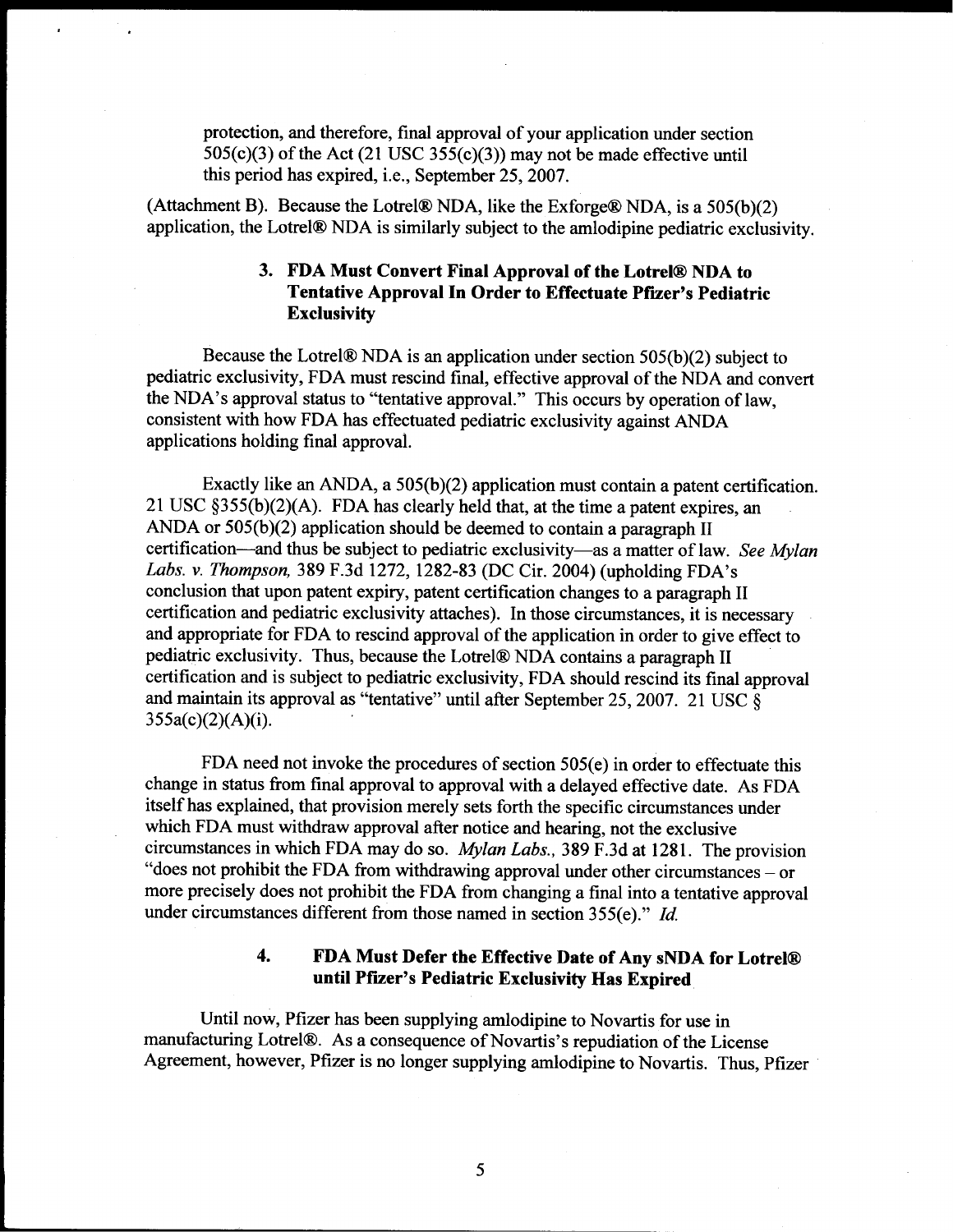expects that Novartis may seek FDA approval for a manufacturing supplement in order to substitute an alternative amlodipine source.<sup>4</sup>

Pfizer submits that FDA is prohibited by the pediatric exclusivity provisions of the FDCA from approving any sNDA for Lotrel® until after the pediatric exclusivity for amlodipine has expired. "[A] supplement to an application is a new drug application."  $505(b)(2)$  Draft Guidance at 1. Thus, any manufacturing supplement to the Lotrel® NDA must be considered as an NDA. Moreover, any such NDA must be treated as an NDA under section 505(b)(2), because the Lotrel $\circledR$  NDA no longer contains a right of reference to the data supporting its approval. For the reasons explained above, such a 505(b)(2) NDA cannot be approved until after the expiration of the pediatric exclusivity period for amlodipine.

#### III. Conclusion

FDA has acknowledged that "[t]he pediatric exclusivity provision has done more to generate clinical studies and useful prescribing information for the pediatric population than any other regulatory or legislative process to date. S. Rep.  $107-79$  at 5 (2001) (citing FDA's January 2001 Status Report to Congress). FDA has thus been careful to preserve the incentive and to ensure that grants of pediatric exclusivity are certain. The agency has repeatedly rejected attempts by generic applicants to manipulate the system so as to deprive pioneers who have invested the extensive time and resources required for pediatric studies of their exclusivity.<sup>5</sup>

Similarly, FDA should not in this case permit Novartis to circumvent Pfizer's pediatric exclusivity. As set forth above, FDA should rescind approval of Novartis's Lotrel® NDA, and withhold approval of any supplements to the Lotrel® NDA, in order to effectuate the pediatric exclusivity that FDA granted to Pfizer for amlodipine under section 505A of the FDCA.

### C. Environmental Impact

The petition is subject to a categorical exclusion from the requirement of an environmental impact assessment. See 21 C.F.R. §25.31(a).

Because Novartis would be seeking approval of a new manufacturing process as well as a new manufacturing site, a prior approval supplement is necessary. 21 CFR 314.70(b); FDA, Changes to an Approved NDA or ANDA 3, 9-14 (2004). If Novartis submits a "Changes Being Effected" supplement, FDA should notify Novartis that a prior approval supplement is required.

See e.g., Mylan Labs. v. Thompson, 389 F.3d 1272 (DC Cir. 2004) (upholding FDA's rejection of Mylan's claim that it was not subject to pediatric exclusivity for fentanyl); Ranbaxy Labs. Ltd. V. FDA, Civ. No. 04-5079, 2004 U.S. App. LEXIS 8311 (DC Cir. 2004) (upholding FDA's rejection of Ranbaxy's claim that it was not subject to pediatric exclusivity for fluconazole); Barr Labs., Inc. v. Thompson, 238 F. Supp. 2d 236 (DDC 2002) (upholding FDA's rejection of Barr's claim that it was not subject to pediatric exclusivity for tamoxifen).